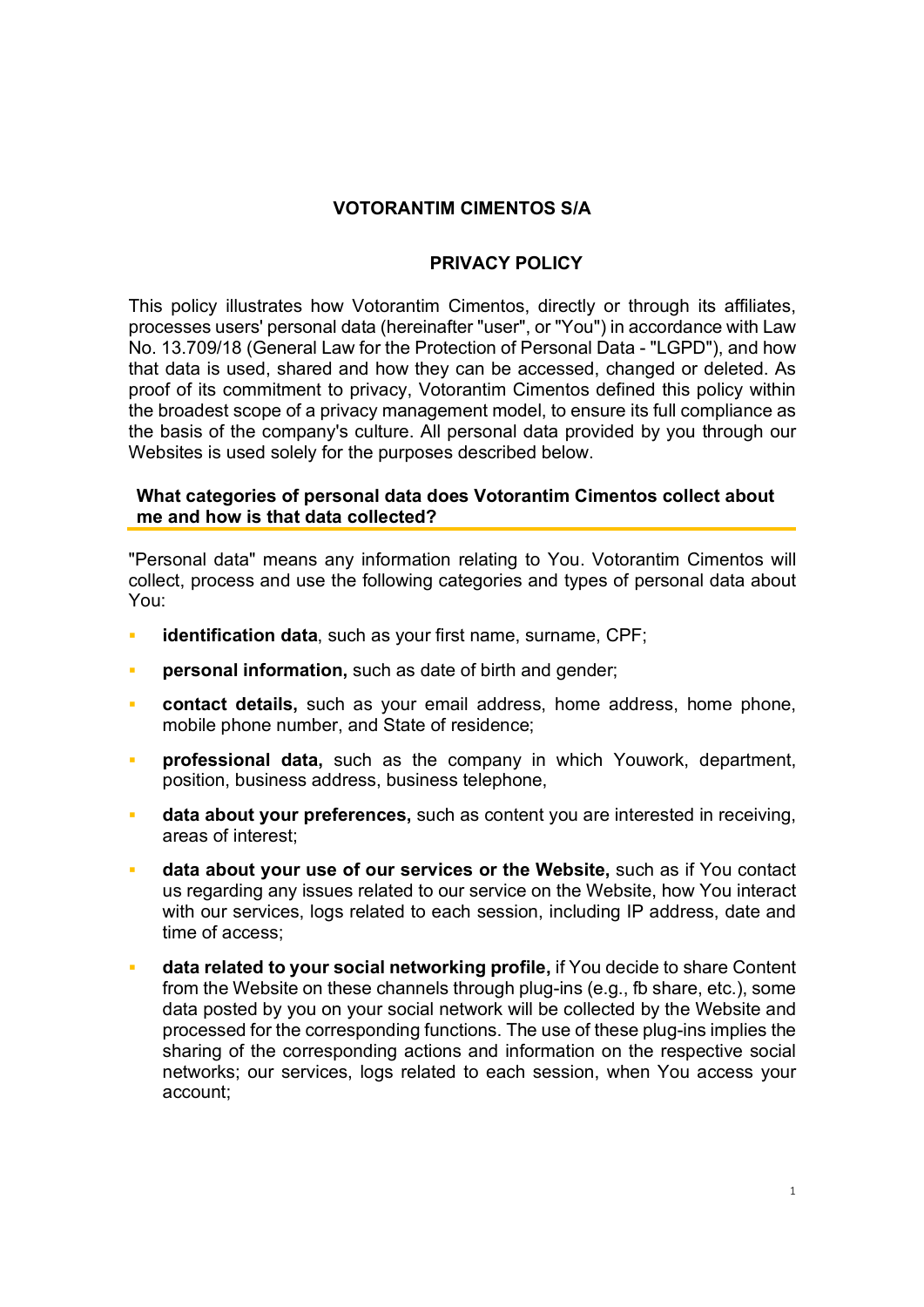browsing data, You browse the Website, Votorantim Cimentos uses certain technologies (cookies, see below for more information) that automatically collect certain information elements related to the way in which the user uses our services, such as IP address or other unique device code (computer, mobile device or other devices) used by the user to navigate the Website , date and time of access; identification as registered or unregistered user; technical information that may include the user's source URL; information about the browser; language. This information helps us to continuously improve our services, as well as monitor the accuracy of the Website's operations and is not intended to be associated with user identification data. However, browsing data can identify you when compared to your personal identifying information.

Your personal data is collected from the following sources:

- data you provide to us directly, by completing the registration on the Website or contacting us; and
- information obtained through automatic tracking systems when using the Website and its services.

### For what purposes does Votorantim Cimentos use these personal data?

The Votorantim Cimentos may process your personal data for the following purposes:

- allow You to register on the Website;
- provide the services available through the Website (e.g., account registration and account access management, account management);
- **nanage and respond to budget requests;**
- assist the user in his experience on the Website, clarifying doubts and suggesting content;
- technically manage the Website and its operational functions, including technical troubleshooting, statistical analysis, testing and research;
- prevent or discover fraudulent activity or misuse that is harmful to our Website or threatens the security of transactions;
- comply with the legal requirements provided for in Brazilian laws and regulations, as well as court orders or decisions or requests from authorities;
- **PEDFIGHT FIGHT CYLET SET CONCRETE:** protect the cybersecurity of users, the Website and services;
- to defend Votorantim Cimentos in court or in administrative proceedings, for example, in case of violation by web users, or to exert and protect Votorantim Cimentos' rights and property ;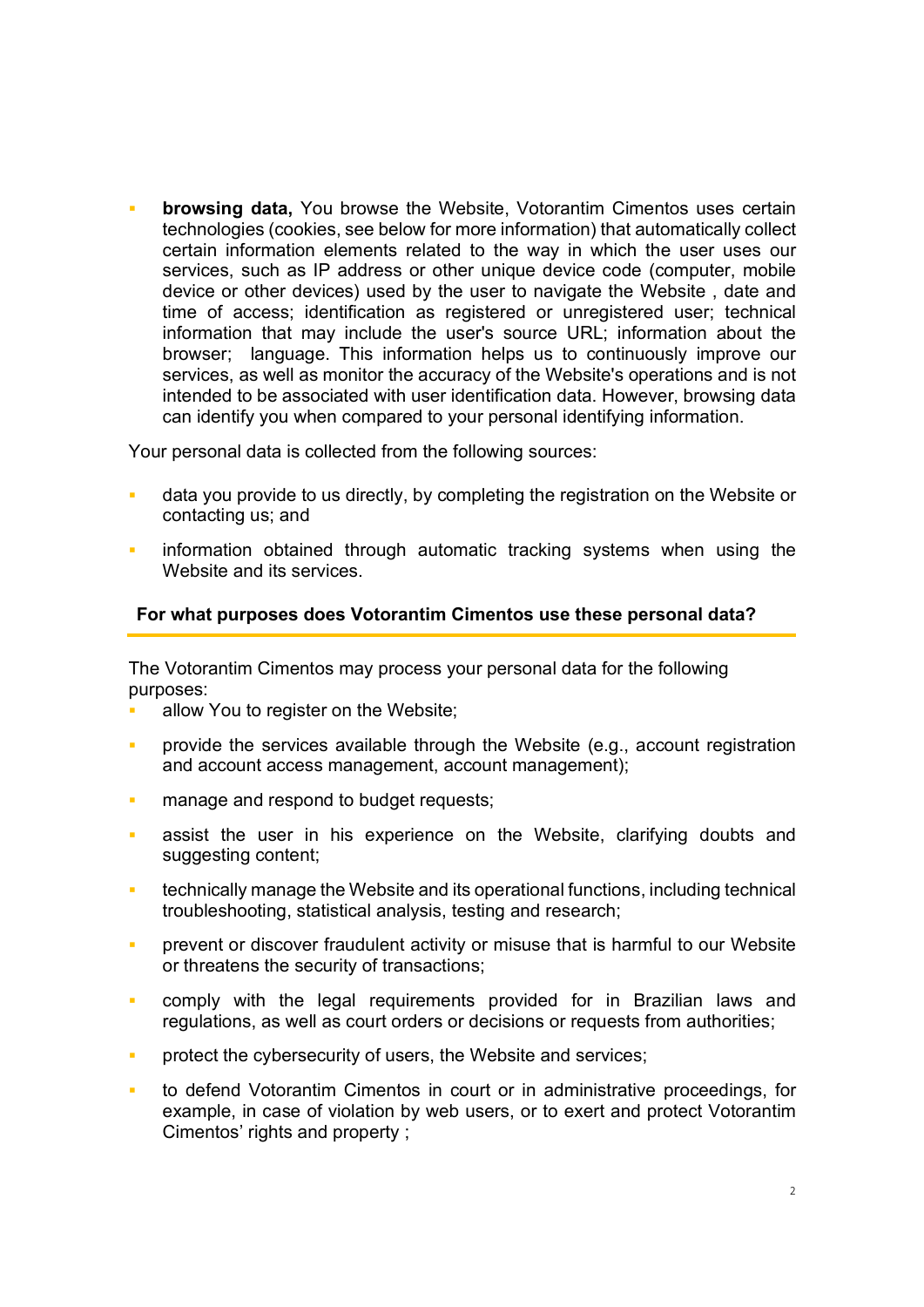- assist user requests (for example, information request management);
- send users operational communications related to the provision of the service or products, sales and after-sales assistance;
- for marketing purposes, in the support and promotion of Votorantim Cimentos' activities, including to send commercial and promotional communications and periodic updates (e.g. by e-mail, telephone, text message, postal service, social network and newsletter) related to Votorantim Cimentos products, services, institutional materials, initiatives and events organized by and/or in collaboration with Votorantim Cimentos, respecting the user's right to opt out of receiving marketing communications at any time;
- **for sending technical information about civil construction, works, projects,** management of stores, products and applications, construction Website, works and innovation, and other content associated with the institutional and promotional communication of Votorantim Cimentos;
- interact with you on the Website to suggest products, clarify questions or facilitate your use of the Website or your product acquisition;
- conduct, by mail, telephone or e-mail, statistical analysis, studies and market research related to Votorantim Cimentos products and services;
- **participate and manage promotions and contests available on the Website, if** any;
- When the user is not yet a Votorantim Cimentos customer, if he registers and indicates his/her contact, to send commercial and promotional communications and periodic updates (e.g. by e-mail, telephone and newsletter) related to Votorantim Cimentos products, services, initiatives and events organized by and/or in collaboration with Votorantim Cimentos, and to conduct, by mail, telephone or e-mail, statistical analysis, studies and market research related to Votorantim Cimentos products and services. The user may, at any time, choose to stop receiving marketing communications.

# Why does Votorantim Cimentos need to collect, process and use my personal data?

We will process your personal data in strict compliance with applicable law, especially Law No. 13.709/18 (General Law for the Protection of Personal Data or "LGPD"). Our personal data processing activities are based on one of the legal bases provided for in the LGPD, and that is what we will explain to You below. When you request an action or contact us in relation to Votorantim Cimentos products, we will process your personal data to perform a contract or preliminary procedure relating to a contract between You and Votorantim Cimentos pursuant to Article 7,V of the LGPD.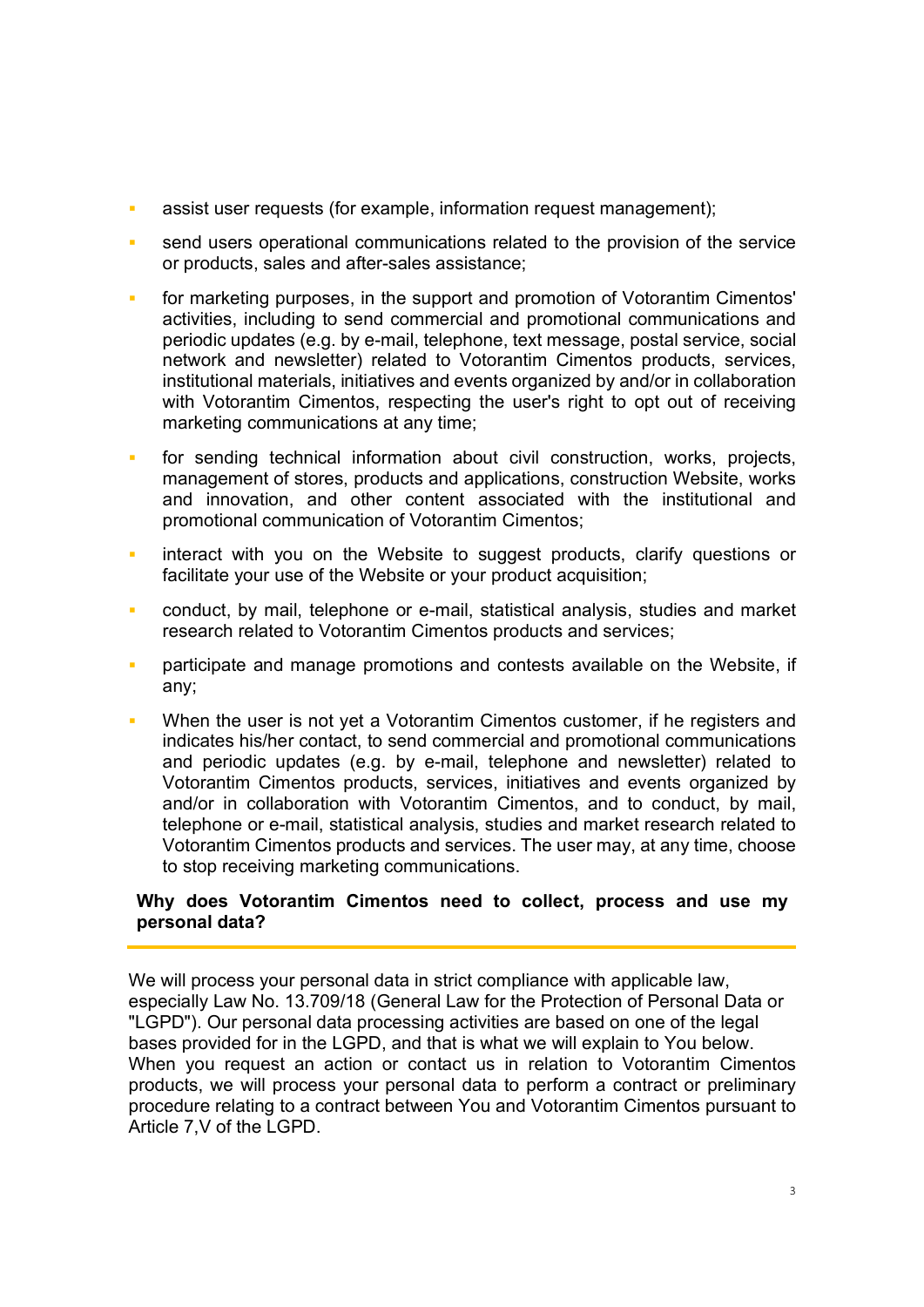We will also process your personal data based on our legitimate interest under Article 7,IX of the LGPD. Our legitimate interest is to support and promote our sales activities, and to ensure the provision of complete information to users about products and Votorantim Cimentos.

Finally, Votorantim Cimentos may process your personal data to comply with the law and exercise rights of Votorantim Cimentos or third parties, pursuant to Article 7, II and VI, if necessary.

# With whom will Votorantim Cimentos be able to share my personal data?

To achieve the purposes described in this Privacy Policy, some companies may be involved in the processing activities, both as controllers and responsible for the data processing , as well as processors, and for this purpose Votorantim Cimentos may share their personal data with third parties, as indicated below. However, under our internal policies, we limit third parties who have access to personal data to what is necessary. For the purposes described herein, we may share your personal data with:

- consultants and technology and IT companies authorized to manage the Website and provide Website-related services, hosting providers, and database service providers;
- if necessary, with regulators, authorities and other third parties to comply with a legal obligation or for Votorantim Cimentos or third parties exert of rights ;
- with acquiring companies, in the context of an acquisition or other operation of sale of assets or corporate transaction involving Votorantim Cimentos;
- with processors. To the extent necessary for the purposes of processing indicated in this Privacy Policy, Votorantim Cimentos may share your personal data with third parties, either from Votorantim Cimentos' the economic group or independent third parties, to process personal data in accordance with our specific instructions, on behalf of Votorantim Cimentos ("Processors"). Processors may process data to manage of our database, support it systems and support the organizational activities of Votorantim Cimentos, and will be subject to contractual obligations to implement technical and organizational security measures to protect personal data and to process data solely in accordance with Votorantim Cimentos instructions.

Some third parties who have access to personal data may be located in other countries or may process data outside Brazil. The level of data protection in the other country may not be equivalent to the level of protection in Brazil. Therefore, we will only transfer your personal data to countries that the Brazilian National Data Protection Authority ("ANPD") decides to have an adequate level of protection, or we will take effective measures to ensure that all recipients of personal data implement an appropriate level of data protection. We do this, for example, by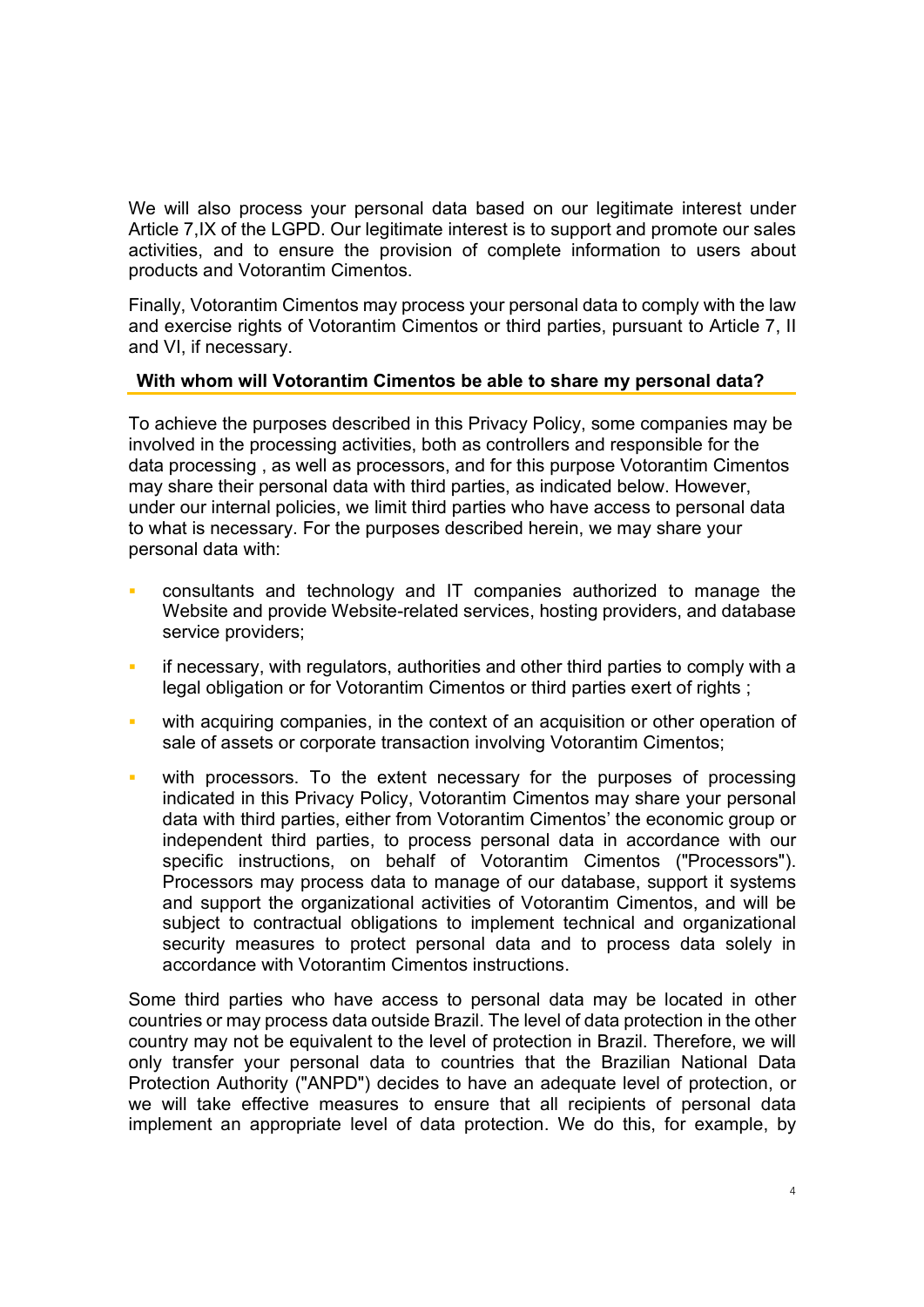contractual means, entering into international personal data transfer agreements in accordance with the standard clauses, in compliance with the provisions of the LGPD.

# Personal Data Management

The provision of the user's personal registration data is voluntary and optional. Users may freely decide not to provide information for contractual purposes, as well as subsequently delete their registration. In addition, at any time the user may opt out of receiving marketing communications or other institutional communications from Votorantim Cimentos by clicking to stop receiving marketing communications, in a link present in all communications. If the user does not provide registration data, or if you refuse to receive marketing communications, the user will not have access to part of the functionalities and content available on the Website, but the management will be the responsibility of the user, and we will respect their choices.

# Safety

Votorantim Cimentos will adopt technical and organizational security measures to protect users' information from unauthorized access or use.

For data accessible from a specific user account, Votorantim Cimentos informs that the password is one of the account protection mechanisms, so users are asked to use a password sufficiently secure and stored in a secure location, limiting access to it on their own computers and browsers, disconnecting it after you have visited the Website.

### How long will Votorantim Cimentos Keep my Personal data?

Votorantim Cimentos treats your personal data only for the purposes described in this Privacy Policy. Personal data are kept and deleted in accordance with Votorantim Cimentos retention policy, to the extent necessary for the purposes of processing, and should be excluded: (i) as soon as the reason for its use is finalized; or (ii) if the deadline is determined by law. Votorantim Cimentos will also process the data up to the prescribed period provided for in the applicable legislation for possible actions related to the data. User information is processed at Votorantim Cimentos facilities, its affiliates and the locations where the servers are located. For more information, please contact Votorantim Cimentos through the channels indicated below.

# Cookies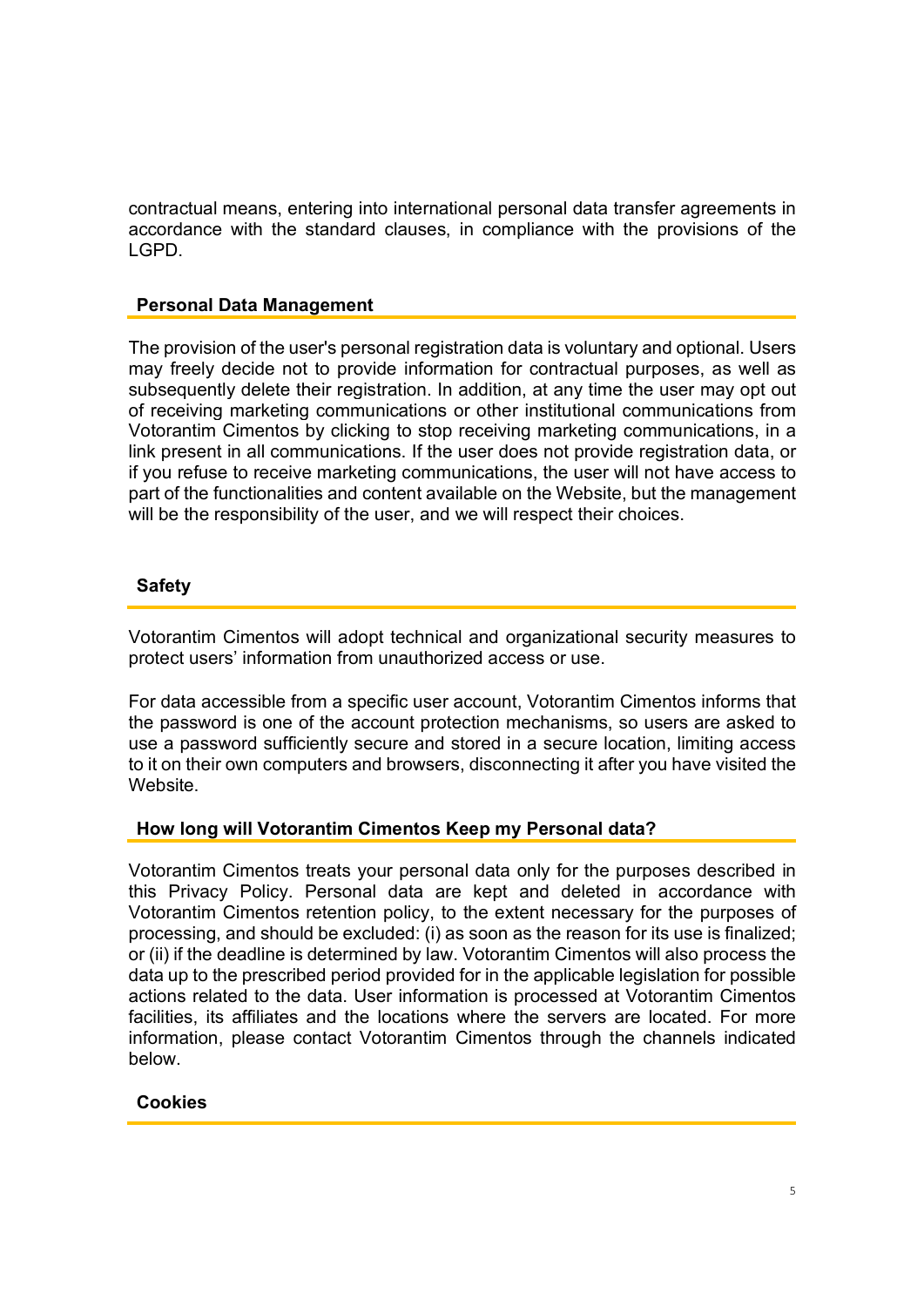**Cookies:** 

To improve navigation on the Website, Votorantim Cimentos uses "cookies". A cookie is a small file, usually composed of letters and numbers, that is downloaded to a computer when the user logs on to specific Websites. Cookies allow a webWebsite to recognize the user's computer, track their browsing on multiple pages of a particular Website, and identify users who return to the Website. Cookies do not contain information that personally identifies the user, but the personal information that Votorantim Cimentos records from the user may be linked to information kept in the cookies and extracted from them.

### Web beacons:

This Votorantim Cimentos webWebsite may have digital images recognized as web beacons (sometimes also defined as GIF or pixel tag), also linked to the use of cookies, in order to collect information about how the Website is used. Web beacons can provide some types of information found on the user's computer, such as the time and date the page was visited, the description of the page where the bacon web is found, or the same cookies. These web beacons can also be found in promotional email messages and internal newsletters for the purpose of confirming that the message has been opened and read. Votorantim Cimentos may use third-party web beacons to facilitate the collection of grouped statistics on the effectiveness of its advertising campaigns or on other aspects related to the execution of its Websites.

Types and Purposes of cookies:

Cookies can be technical, analytical and profiling:

A) Technical cookies are used to perform and facilitate their navigation, to provide and allow the use of the services of the Website. These cookies allowyou to not have to re-enter data, such as the username for the login, for a second access, for example.

B) Analytical cookies are used to analyze and monitor the way in which the Website is used (for example, number of accesses and pages viewed) in order to allow Votorantim Cimentos to make constructive changes to the Website related its operation and navigation.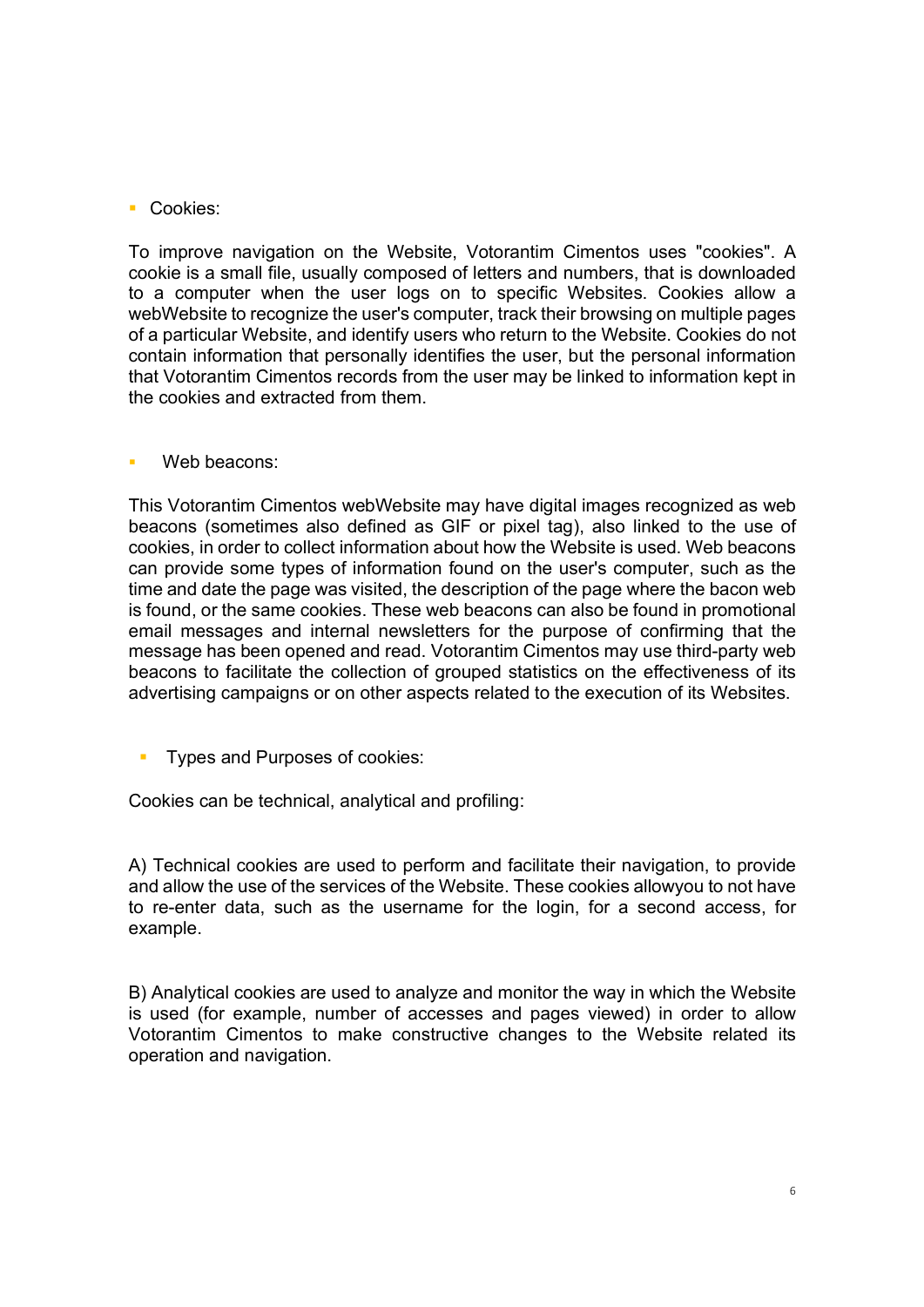C) Profiling cookies are used to track your browsing on the Website and create profiles about your likes, habits, choices, etc. These "cookies" can be used to send advertising messages according to the preferences that have already been shown in online browsing.

Votorantim Cimentos uses the following "cookies":

| Cookie                                                | Cookies functions on the Website                                                                                                                                                                                                                                                                                                                                 |
|-------------------------------------------------------|------------------------------------------------------------------------------------------------------------------------------------------------------------------------------------------------------------------------------------------------------------------------------------------------------------------------------------------------------------------|
| <b>Website Security</b><br>and Performance<br>Cookies | This type of cookie is used to maintain the Website operation and<br>security of. Within this category, we also have cookies that guarantee its<br>performance, both for maintaining logins, maintaining<br>users<br>configuration, performing translation functions, among others. They<br>might be strictly necessary for the operation of the Website or not. |
| Analytical<br>Cookies                                 | They are used to understand the profile of visitors in order to verify how<br>they interact with the Website, collecting and reporting information in an<br>anonymized way.                                                                                                                                                                                      |
| <b>Profiling Cookies</b>                              | These cookies have the function of identifying advertising that is relevant<br>to the user.                                                                                                                                                                                                                                                                      |

# **Enabling or disabling cookies and web beacons**

Users may authorize Votorantim Cimentos to use cookies and web beacons. If users do not agree, they must configure the browser to refuse the acceptance of cookies. Please note that refusing/disabling cookies may limit the usability and easy browsing of the Website.

# Support

If you have any questions about the use of Cookies, please contact us as indicated in the item below (Who shall I contact regarding this matter?).

# Underage Users Data

This Website is not intended for children under the age of 18 and Votorantim Cimentos does not knowingly collect your personal information.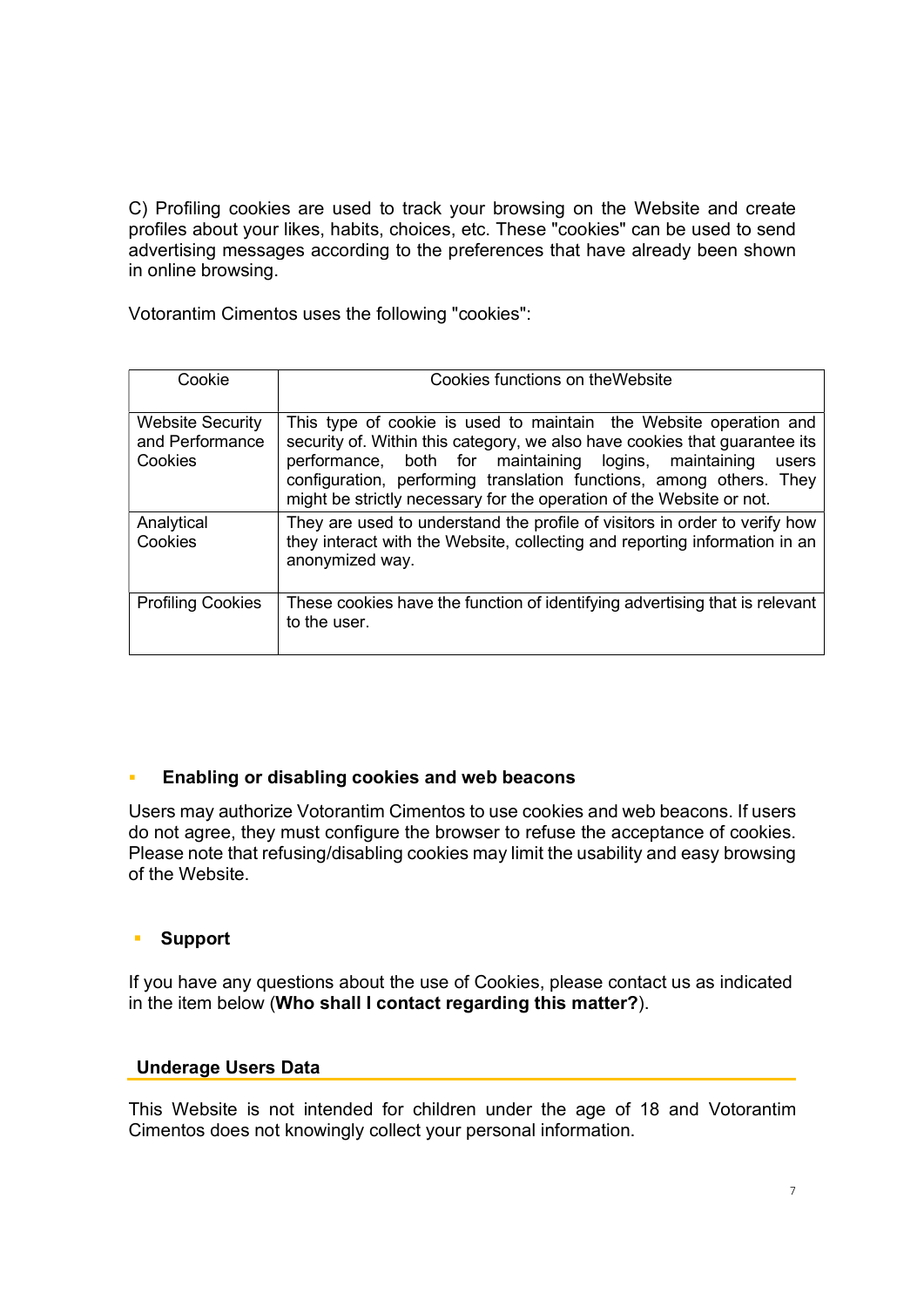If any information about minors is involuntarily stored, Votorantim Cimentos will arrange for timely disposal at the request of users.

## In the activities described here, does Votorantim Cimentos make decisions solely based on automated processing of personal data?

No, Votorantim Cimentos does not make decisions solely based on the automated processing of your personal data in the activities described in this Policy.

### What rights do I have related to my personal data?

Every data subject has rights related to its personal data, and Votorantim Cimentos respects their rights under the LGPD. Under the applicable law, the rights of the user must be exerted in such a way to protect Votorantim Cimentos and third parties' trade secrets, as well as third parties fundamental rights. .

You have the following rights related to your personal data:

#### (i) Right of processing confirmation and right of access

You have the right to confirm the existence of the processing activity of your personal data. If Votorantim Cimentos processes your personal data, you have the right of access, i.e. to obtain a simplified or complete statement about the categories of personal data processed, the origin of the data and the purposes of the processing. If your personal data is processed based on your consent, or the performance of a contract between You and Votorantim Cimentos, you also have the right to obtain a full copy of the personal data that is processed based on consent or the contract.

#### (ii) Right to rectification

You have the right to request the rectification of incomplete, inaccurate or outdated data about You.

#### (iii) Right of anonymization, blocking or erasure

In certain cases, when your personal data is unnecessary, excessive or processed in non-compliance with the LGPD, you have the right to request anonymization, blocking or erasure of such data.

#### (iv) Right to data portability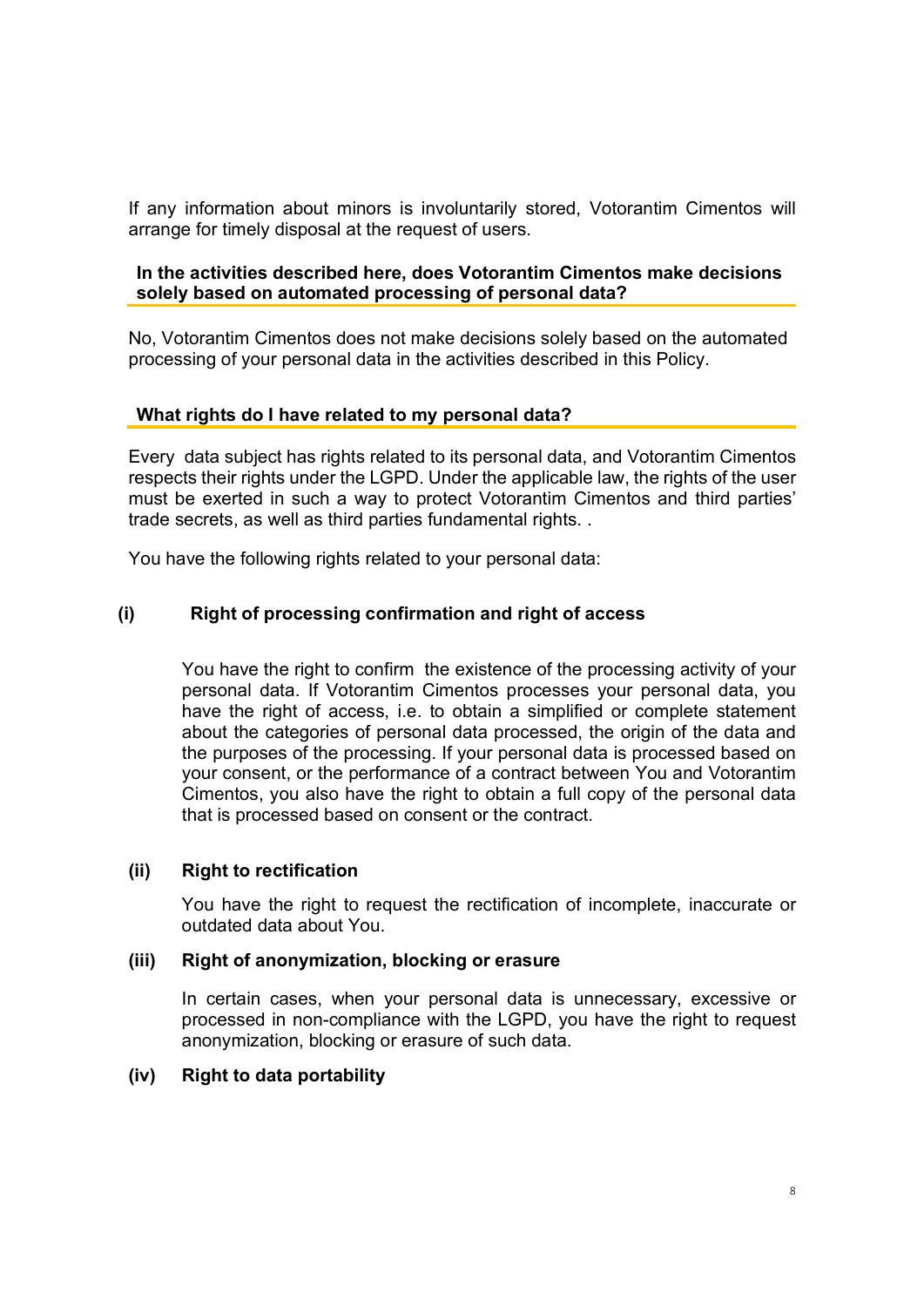In certain cases, as defined and to the extent required by the ANPD, and always respecting Votorantim Cimentos' trade and industrial secrets , You have the right of portability of your personal data to another company.

## (v) Right to erasure

In cases where your data is processed based onyour consent, You have the right to request the erasure of such personal data, subject to the assumptions in which Votorantim Cimentos has the right to retain the data under the LGPD.

# (vi) Right of information on shared usage of data

You have the right to obtain information about the public and private entities with which Votorantim Cimentos has shared usage of your personal data.

# (vii) Right of refusal and withdrawal of consent

Every time we request your consent to process your personal data, you have the right of refusal your consent. We will always inform you this right, and the consequences if you prefer not to consent to a processing activity. In addition, whenever You consent to the processing of your personal data for a specific purpose, You may withdraw your consent at any time, and all processing activities carried out up to the date of withdrawal are validated.

### (viii) Right to petition before ANPD

You have the right to petition against Votorantim Cimentos before the National Data Protection Authority (ANPD) regarding your personal data.

### (ix) Right to object

You have the right to object any processing activity of your personal data that might violate the LGPD provisions..

### (x) Right to review decisions solely based on automated processing

You have the right to request a review of decisions made solely based on automated processing of personal data affecting your interests, including decisions of profiling, intended to define your personal, professional, consumer and credit profile or aspects of your personality.

To exert any of these rights, please contact us as indicated in the item below (Who shall I contact regarding this matter?).